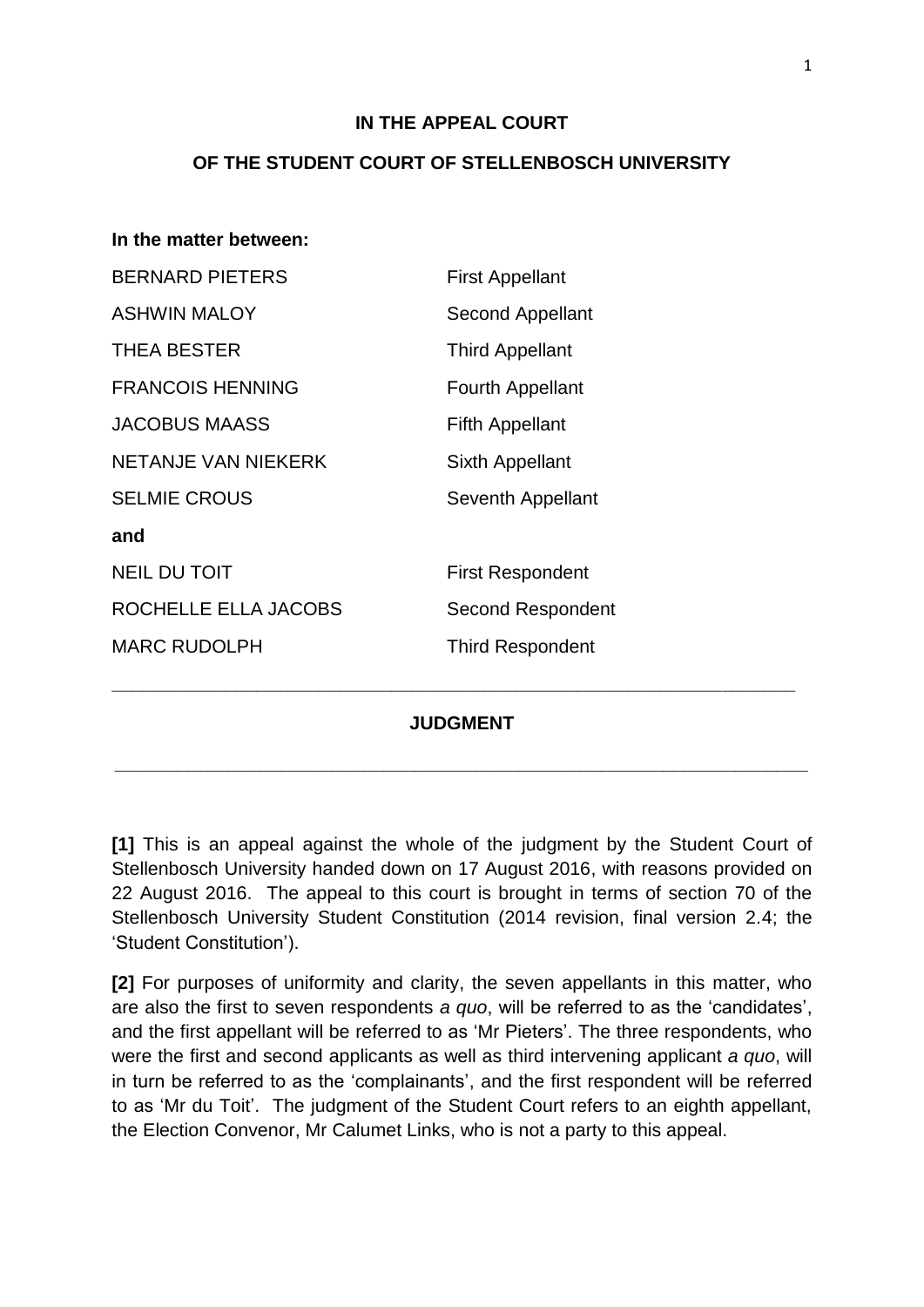**[3]** The judgment of the Student Court of 17 August 2016 (hereafter the 'final judgment') essentially held that the 2016/2017 Student Representative Council elections were declared void ab *initio*, and had to commence *de novo,* and that the candidates were disqualified from standing in any further Student Representative Council 2016/2017 elections.<sup>1</sup> The final Student Court judgment followed an earlier judgment of 1 August 2016 (the 'first Student Court judgment), of which more will be said presently.

**[4]** The candidates have approached this Appeal Court to substitute the order in the final Student Court judgment with an order that allows the Election Convenor to ensure that voting in the Student Representative Council election which was due to commence on 2 August 2016 re-commences, and that the candidates are reinstated as eligible candidates for the 2016/2017 Student Representative Council elections. The candidates further seek an order that the Student Court not interfere with, and be interdicted from interfering with the 2016/2017 Student Representative Council Election 'in any manner whatsoever, save as provided for in the Stellenbosch University Student Constitution'.

## **Background**

**[5]** Early in the morning of 1 August 2016, Mr du Toit, lodged a complaint of 'election fraud' with the Election Convenor regarding the candidates' campaign. However, shortly thereafter he also approached the Student Court by way of a message which requested an interpretation on whether an application for invalidating the candidacy of a student in the election could be brought while investigations against such a candidate by the Election Convenor were still under way. For purposes of expediency, Mr du Toit attached founding papers in support of such an application, if the Student Court's interpretation was that such an application could indeed be brought.

**[6]** These founding papers contained a number of complaints against the candidates. One of these was a complaint that a decision of the Election Convenor in regard to campaigning in the Neelsie on 19 July 2016 had to be set aside. This the Student Court did not do in its first judgment, but in its final judgment it confirmed the Convenor's ruling. $2$  There is no cross-appeal against this finding, and it will therefore not be considered further here.

**[7]** The founding papers further contained complaints regarding the alleged contravention of election rules on the use of campaign posters, adherence to expenditure limits, and attendance of caucuses. The relief requested by Mr du Toit

**<sup>.</sup>** <sup>1</sup> It reads: 'a) The 2016/2017 Student Representative Council elections pertaining to the members as referred to in section 19(a) of the Student Constitution of Stellenbosch University, is hereby declared void ab initio, and must commence de novo; and (b) Respondents 1 to 7 are disqualified from standing in any further Student Representative Council 2016/2017 elections as referred to in (a) above'.

 $2$  Para [43] of the final judgment of 17 August 2016.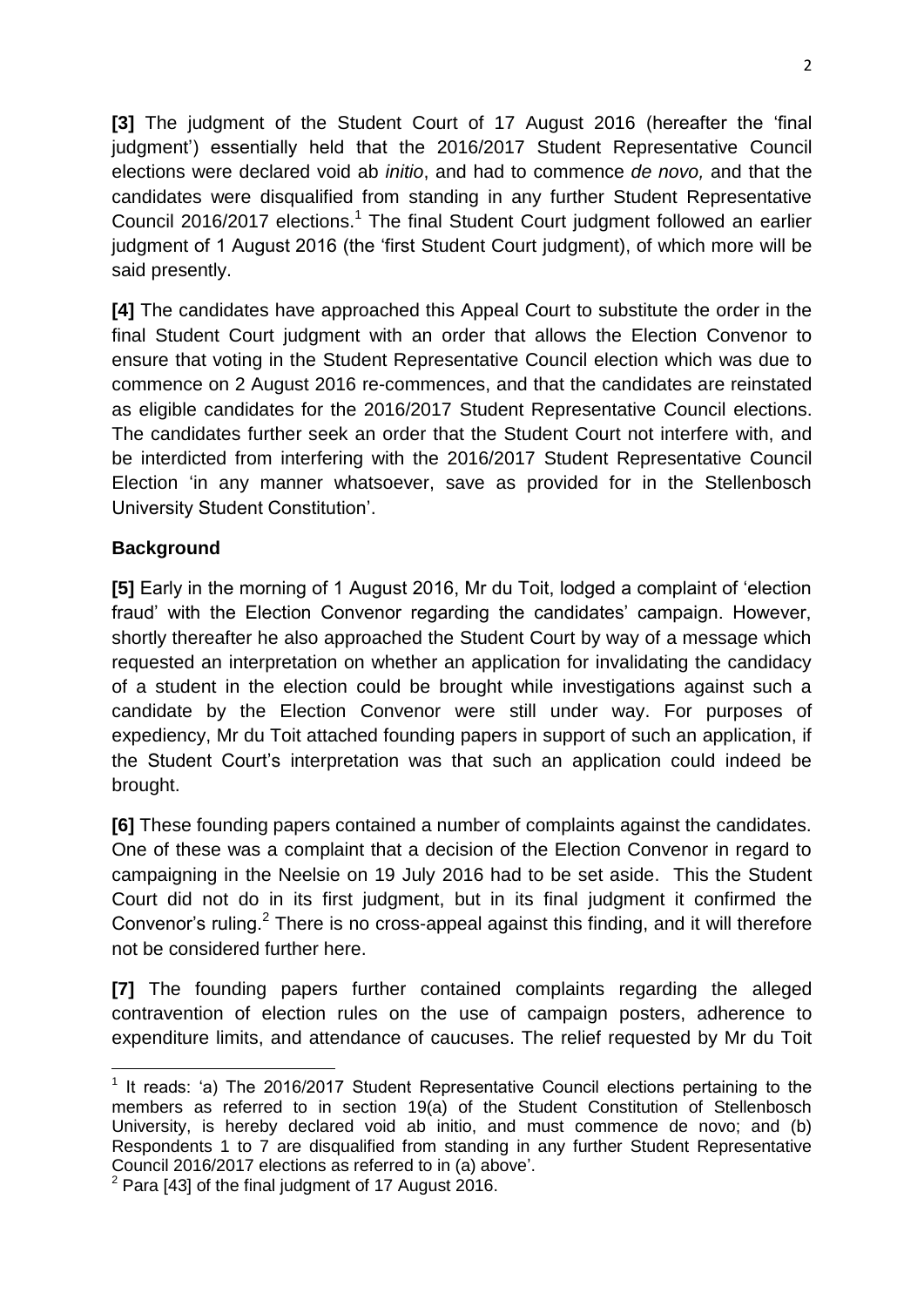was that it be declared that the candidates<sup>3</sup> contravened election rules, and that their candidatures had to be declared invalid.

**[8]** As indicated, later on 1 August 2016, the Student Court handed down its first judgment in response to these complaints. The candidates were not present at the hearing which preceded this judgment, and considerable disputes exist about what exactly transpired in the processes whereby they were supposed to be notified of the hearing. For purposes of convenience, the following part of this first judgment is quoted here:

'[6] This Court is convinced on a balance of probabilities that a number of irregularities pertaining to the processes of the impending SRC elections, and specifically the campaigns of Respondents  $1 - 8$ , have occurred. The interim order is thus as follows:

[7] Firstly, the candidature of Respondents  $1 - 8$  is forthwith suspended, conditional on the contents of paragraph [8] of this judgment.

[8] Secondly, it is the view of this Court that the 2016 / 2017 SRC election process, due to commence on 2 August 2016, is postponed in the interests of fairness to all candidates. The re-commencement of the SRC election process is subject to the following:

a) an investigation into the compliance of Respondents  $1 - 8$  with Schedule 1 of the SC by the Election Committee ("EC") referred to item 2(1) of Schedule 1 of the SC;

b) a formal report pertaining to, inter alia, campaign posters, electioneering, monetary limits and attendance of caucuses, compliance with the Election Rules and the SC, compiled by the EC and presented to the Court for ratification within 5 (five) academic days; and

c) ratification of this report, to be made public by the Court.

[9] Thirdly, all SRC election campaign posters not satisfying the requirements prescribed by election rules must be removed by 17:00 on Tuesday, 2 August 2016.

[10] Non-compliance with this interim order will result in the Court invoking item  $26(3)(d)(iv)$  of the SC, with the implication that the election process as a whole will be invalidated.'

**[9]** The order above indicates that the Student Court made certain findings 'on a balance of probabilities' of irregular conduct by the candidates, and then suspended their candidatures and postponed the elections. However, it further made the suspension and the re-commencement of the elections conditional on the Student Court ultimately 'ratifying' a report which the Election Convenor had to compile after investigating compliance by the candidates of Schedule 1 of the Student Constitution, which deals with the Student Representative Council general election. The Student Court in its final judgment explained that 'the reason for ordering this investigation by the Election Convenor is due to the fact that the EC is in a better

**.** 

 $3$  A complaint was also directed against a Roderick Leonard, who was listed as the seventh respondent in the founding papers, but he is not a party to these proceedings.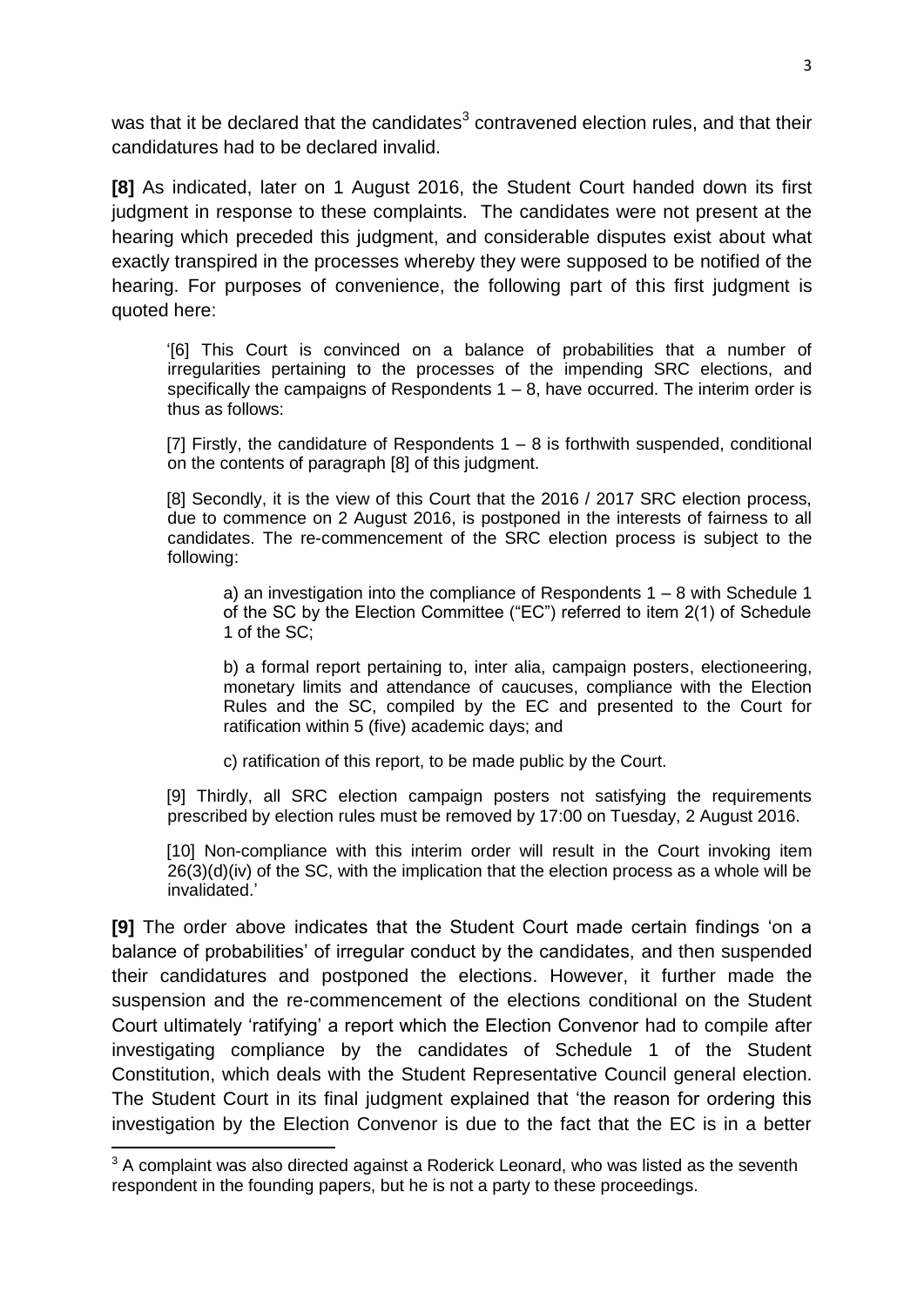position to investigate, due to his integral knowledge of the election process. A further aim of this investigation was to give the Respondents 1-7 the opportunity to state their case.<sup>4</sup>

**[10]** In interpreting the order, it must be understood that it was formulated under some time pressure. But unfortunately the import of the order, and especially the meaning of 'ratification' in this context is not clear. Presumably the implication was that if the Election Convenor's report confirmed the irregularities, and the Student Court agreed with the report, the candidacies would be permanently suspended, and the elections would continue without them. Conversely, if the candidates were exonerated, and the Student Court agreed with this finding, their candidacies would be restored, and elections could continue with them.

**[11]** A few days later, on 5 August 2016, the Election Convenor provided a report in which it declined to conduct the investigation ordered by the Student Court. The Election Convenor's explanation was that the complainants should have exhausted the internal remedy of allowing him to conduct and complete an investigation, before approaching the Student Court. He further stated that:

'no finding made by the EC at this stage will be deemed as objective in the light of the court [the Student Court] having already been convinced "on a balance of probabilities" and without the Convenor being adequately informed, as he was not provided with an opportunity to hear the other side ...<sup>5</sup>

**[12]** Subsequent to the Student Court's first judgment, Mr du Toit became concerned about further alleged contraventions by the candidates, i.e. after the election had been suspended. Mr du Toit lodged further complaints in this regard directly with the Student Court. This is understandable, as he had been given the interpretation by the Student Court that it would indeed be willing to receive complaints and grant orders (even if they are only of an interim nature), without these complaints first having to be decided on by the Election Convenor. This second group of complaints related to alleged insults to the Rector's managerial team, a failure to remove contraband posters, continued campaigning and contempt for the Student Court and Election Convenor.<sup>6</sup>

**[13]** Not having received the report from the Election Convenor, and facing these further complaints, the Student Court made attempts to arrange a second hearing. This second hearing took place on 16 August 2016, and the Student Court gave the second judgment with the order set out above. The candidates did not attend this hearing. Their position, also argued on appeal, was that a taint attached to the first judgment, and that they were not willing to appear before the Student Court. However, the candidates had resorted to other avenues of relief. They lodged an

1

<sup>4</sup> Para [18] of the Student Court's final judgment.

<sup>&</sup>lt;sup>5</sup> Para 7 of the Convenor's Report to the Student Court Related to the Interim Court Order handed down on 1 August 2016.

 $6$  See paragraphs [24] and [53] to [63] of the final Student Court judgment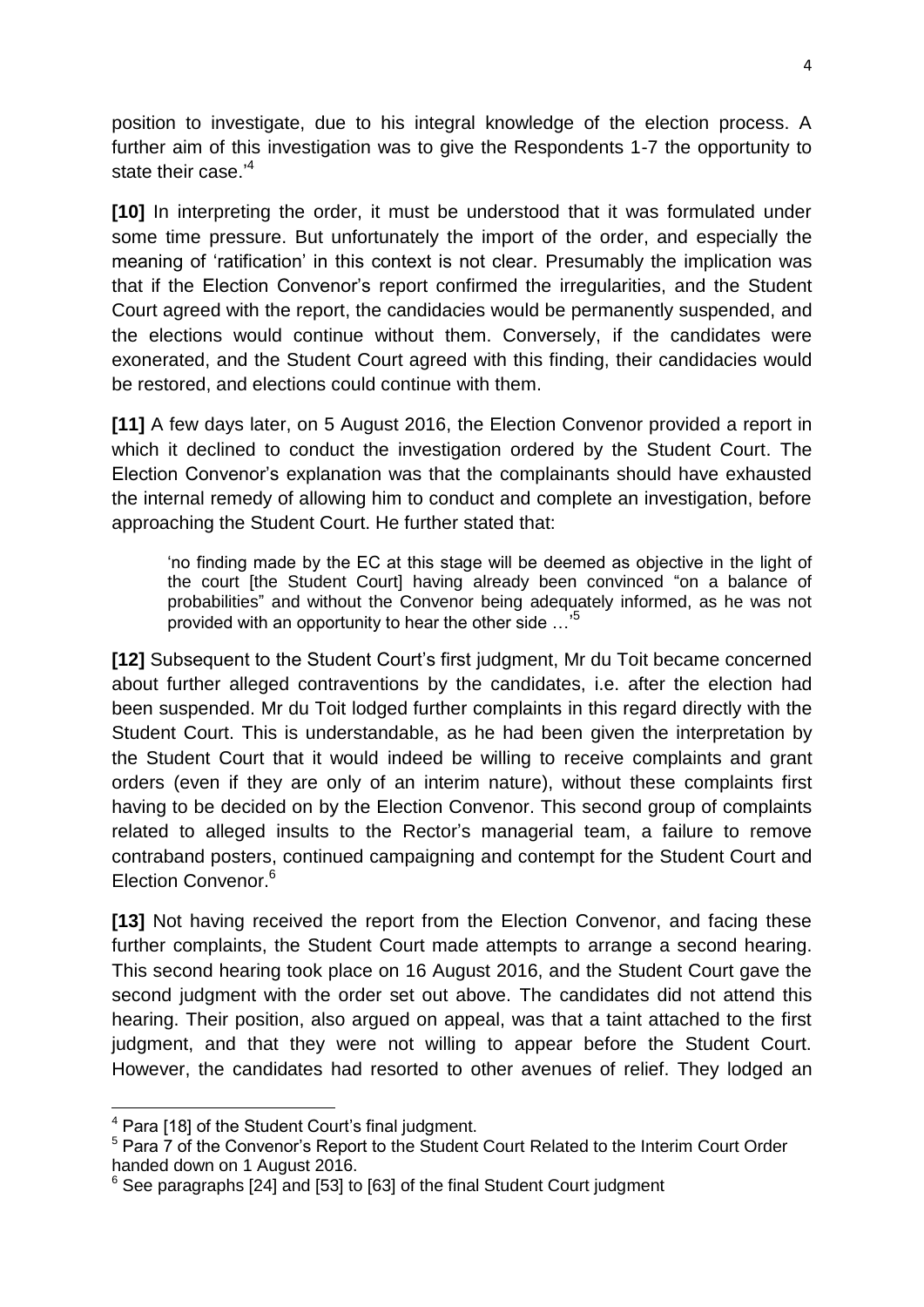appeal against the first judgment, but this appeal was dismissed by our colleagues Professors Quinot and Liebenberg due to its interlocutory nature. They further launched a High Court application, inter alia seeking to have the order in the first judgment set aside and the candidates reinstated, but this matter was subsequently postponed by agreement, pending the hearing of this appeal.

# **Right to legal representation**

**[14]** Before proceeding further, a preliminary question has to be addressed. The agreement entered into by the parties in the High Court application, which was made an order of the High Court on 19 August 2016, states that this Appeal Court shall determine, "whether if the Applicants [i.e. the candidates] request so, the Applicants are permitted to be represented by external lawyers at any appeal hearing". Such a request has indeed been made, $<sup>7</sup>$  and the complainants have indicated that they do</sup> not oppose this request. This Court has in the circumstances allowed all parties to make use of legal representation.

# **Locus standi**

**[15]** According to section 64(1) of the Student Constitution, students and student bodies can bring cases before the Student Court.<sup>8</sup> It has not been placed in dispute that the complainants are indeed students. However, the candidates have argued that the Student Court erred in affording the complainants *locus standi*, since, according to the candidates, the complainants failed to exhaust an internal remedy of first approaching the Election Convenor.<sup>9</sup> The question whether there was indeed such a failure has also been raised by the candidates as a problem relating to jurisdiction and as one of the main grounds of appeal, and will be considered in more detail below.

## **Jurisdiction**

**[16]** According to section 69(1) of the Student Constitution, the Appeal Court hears appeals against the decisions of the Student Court. The jurisdiction of the Student Court, according to section 62, in turn includes the power to

- (a) give an interpretation, or to confirm the interpretation of a party before the Court, regarding –
	- (i) this Constitution; or

(ii) any empowering provision in terms of which a student body or a member of a student body exercises power;

(b) decide on the constitutionality of any action or omission of a student body or a member thereof;

**<sup>.</sup>**  $7$  Para [3] of the Supporting Affidavit of Pieters to the notice of appeal.

<sup>8</sup> Para [5] of the Du Toit founding papers states that the applicants have *locus standi* in

terms of section 62, but this provision is more concerned with jurisdiction, which is dealt with below*.*

 $9$  Para [39] of the Supporting Affidavit of Pieters to the notice of appeal.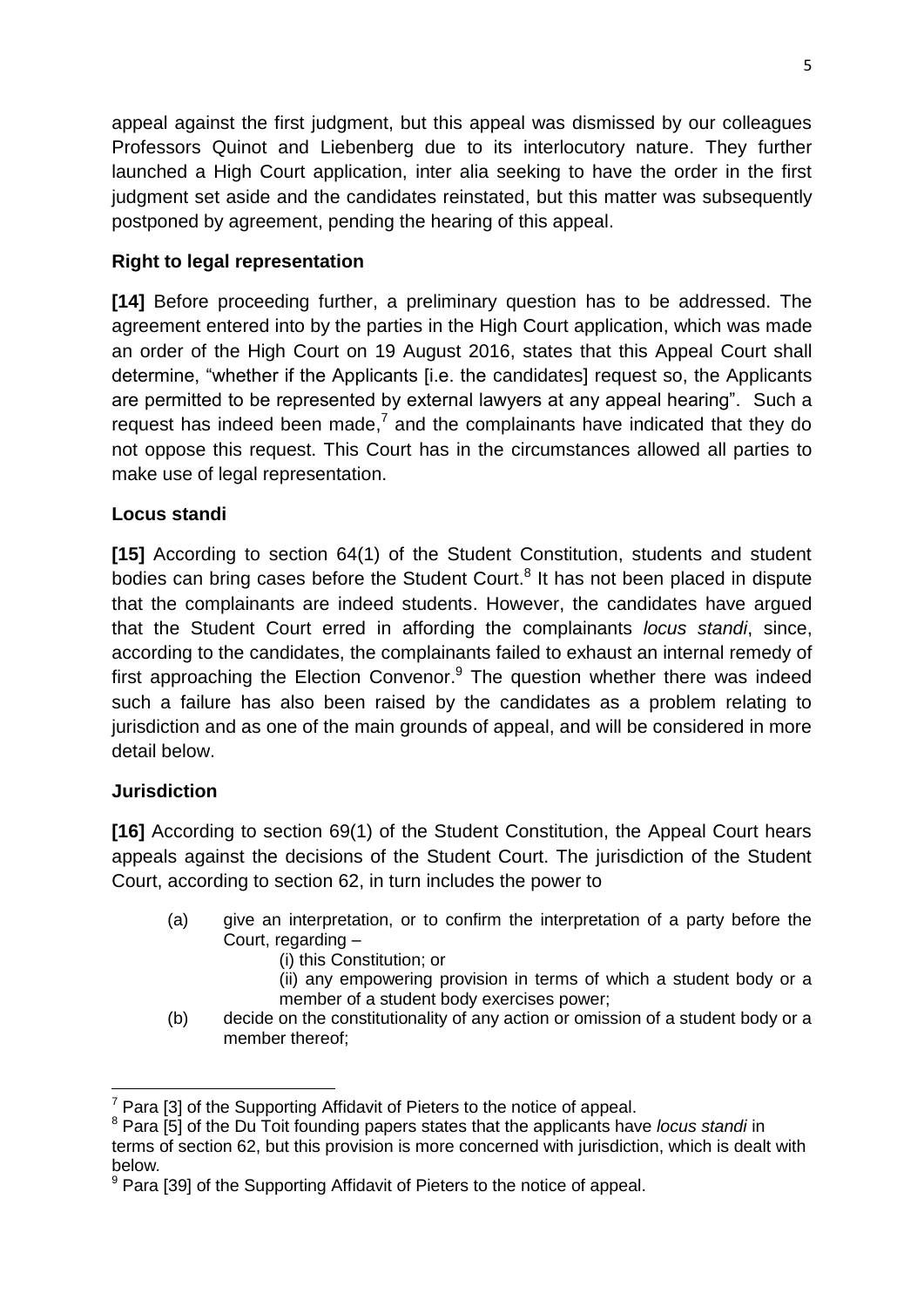- (c) review any decision of a student body or a member thereof whereby the rights or legitimate expectations of a student or group of students are materially and adversely affected;
- (d) make a final decision regarding any matter where the parties consent to the jurisdiction of the Court; and
- (e) decide on all other matters which this Constitution places under the jurisdiction of the Student Court.

**[17]** As far as section 62(e) is concerned, one of the specific matters which the Student Constitution places under the jurisdiction of the Student Court is dealt with in Schedule 1 item 26(2) of the Student Constitution. Since item 26 is central to the appeal, its first two paragraphs are set out in full:

#### **'26 Complaints**

- (1) A complaint about the campaign of a specific candidate must be lodged with the Election Convenor(s), who must properly investigate the complaint and must announce his or her decision within twenty-four (24) hours after the complaint was lodged.
- (2) Any complaint about the running of the election, including any aspect that may jeopardise the freedom or fairness of the election, and any decision or failure to make a decision by the Election Convenor(s), must be lodged with the Student Court –
	- (a) within a reasonable time;

(b) before the third (3rd) University day (inclusive) after the announcement of the results; and

(c) in accordance with the rules of the Student Court.

**[18]** In the present matter, the complainants *inter alia* requested the Student Court to rule on the interpretation of the above-mentioned provision. This suggests that the Student Court at least had jurisdiction in terms of section 62(a), which allows for it to give interpretations. However, in the expectation that such a ruling would also allow them to lodge a complaint with the Student Court under item 26(2), the complainants lodged such a complaint with the Student Court. According to the candidates, on their interpretation of item 26, the Student Court did not have jurisdiction to hear such a complaint. This key ground of appeal will enjoy more detailed consideration below.

**[19]** But before doing so, one further issue relating to whether the Student Court and this Appeal Court have the power to hear the matter has to be addressed. Section 65 of the Student Constitution essentially states that the Student Court determines its own procedure and that it must, after following certain procedures, adopt rules that set out its procedure. Section 71 in turns states that the procedure of the Appeal Court is the same as that of the Student Court, with the necessary adjustment. It is common cause that no such rules of procedure have been adopted. Apparently, rules are in the process of being drafted, but there is no indication by when this will be finalised. The most recent version of the Student Constitution was adopted some time in 2014. It is unfortunate that over at least more than one and a half years there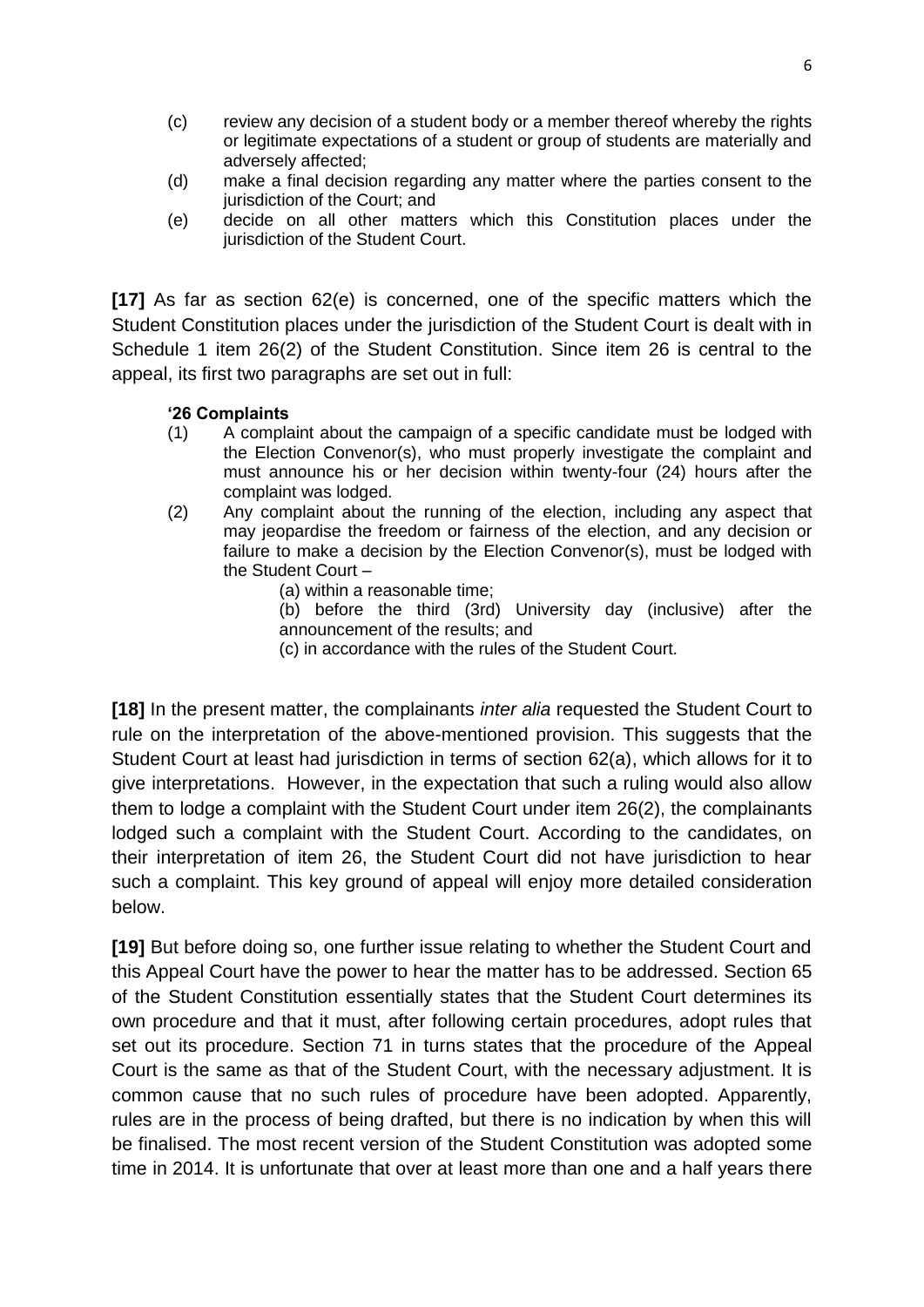still are no rules of procedure. The candidates have on the papers maintained that the absence of the rules is fatal to the Student Court's jurisdiction (and presumably also the Appeal Court's jurisdiction) to hear this matter. However, at the hearing of this appeal, counsel for the candidates indicated that, as unfortunate as it may be that the rules have not been adopted, it is not their case that the Student Court and this Court therefore do not have the jurisdiction or power to hear the current matter. In the circumstances, it need not be determined whether the fact that rules have not yet been adopted disqualifies the Student Court and the Appeal Court from hearing the matter.

# **The objection that the complainants failed to exhaust their internal remedies, or that the Student Court acted ultra vires by 'usurping' the powers of the Election Convenor**

**[20]** We now turn to a ground for appeal, which has featured prominently in the matter. The objection is in essence that the complainants failed to exhaust their internal remedies, in other words that they should first have awaited a decision of their complaint by the Election Convenor, and only if they had been dissatisfied with such a decision, should they have taken this objection to the Student Court. The associated objection is that the Student Court in turn acted *ultra vires* when it did not first allow the Election Convenor to investigate a complaint and reach a decision. In other words, the objection is that the Student Court assumed concurrent jurisdiction, or, to put it more strongly, 'usurped' the powers of the Election Convenor.

**[21]** Understanding this complaint requires a closer examination of the wording of item 26(1) and (2), quoted above. To the candidates, the interpretation is straightforward: parties with complaints about the campaign of a specific candidate must first direct these complaints to the Election Convenor (under item 26(1)). This is the internal remedy. And if they are not satisfied with a decision or failure to make a decision by the Election Convenor(s), they must in turn lodge a complaint to the Student Court.

**[22]** The Student Court in para [29] focused on the broad wording of the first part of item 26(2), which states that 'any complaint about the running of the election, including any aspect that may jeopardise the freedom or fairness of the election … must be lodged with the Student Court'. It then held that the complaint before it dealt with issues that are against the 'freedom and fairness' of an election, which implies that the Student Court should have concurrent jurisdiction over such a complaint.<sup>10</sup> The difficulty, though, is that certain considerations call into question whether the wording of item 26 makes such a broad interpretation tenable.

**[23]** The first consideration relates to the use of the word 'must' in item 26. In item 26(1) its use indicates that a complainant does not have a choice to approach either the Election Convenor or some other entity. All complaints must be lodged with the

**<sup>.</sup>**  $10$  See para [31] of the final Student Court judgment.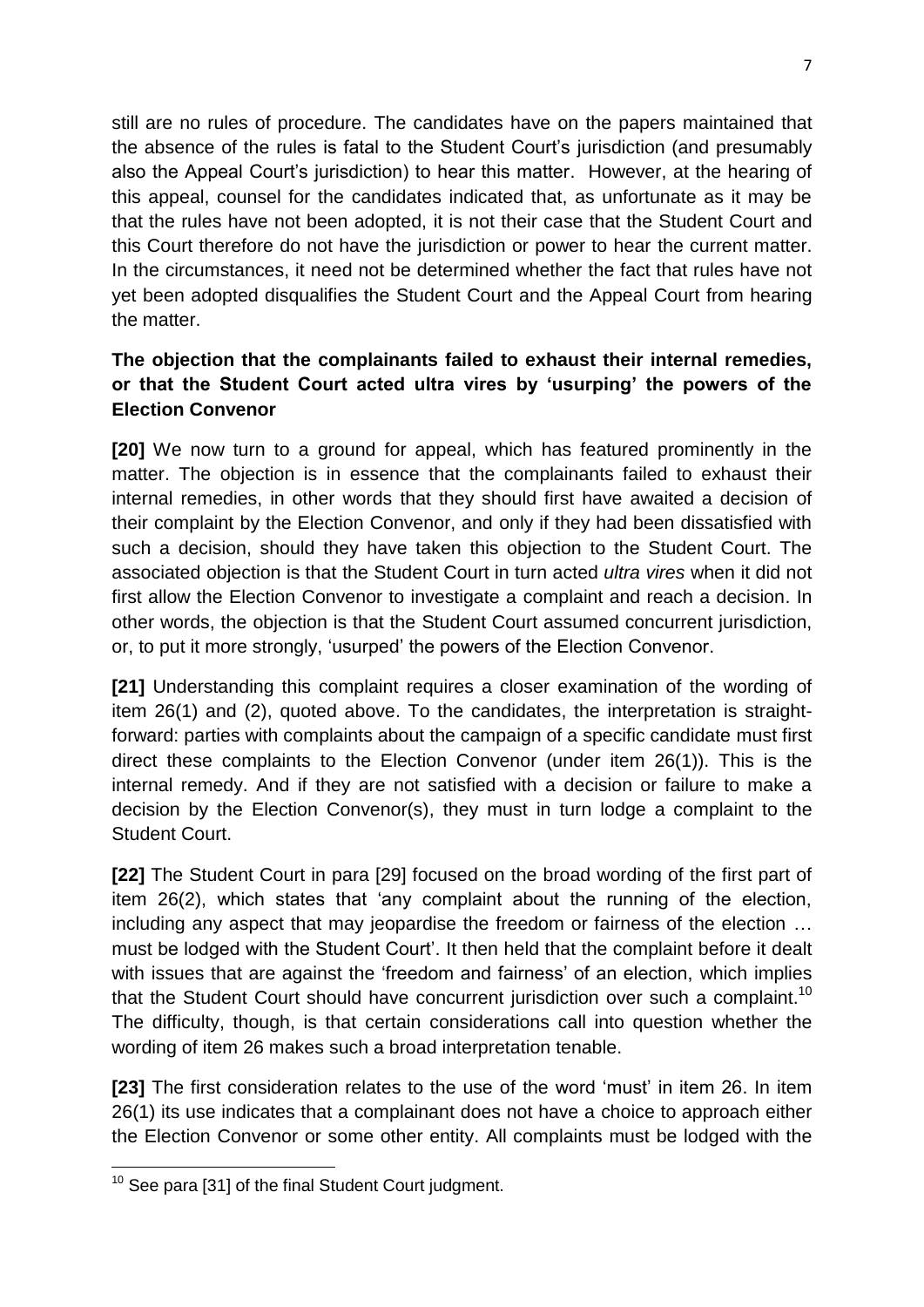Election Convenor. But the first part of item 26(2) also states that complaints which fall within its ambit 'must' be lodged with the Student Court. If it is correct that the first part of item 26(2) should be interpreted broadly also to cover complaints about the campaign of a specific candidate (i.e. if it also covers the terrain of item 26(1)), the logical, but untenable consequence would be that persons with such complaints 'must' lodge them with *both* the Election Convenor and the Student Court. This consequence is not only highly impractical, but difficult to reconcile with the second part of item 26(2), which states that 'any decision or failure to make a decision by the Election Convenor(s), must be lodged with the Student Court …'.

**[24]** But the difficulties with the broad interpretation do not stop there. If the Student Court could embark on its own parallel investigation, and make its own determinations on complaints this may, even if only provisionally, open the doors for the Student Court to indicate how it views complaints prior to any decision being made by the Election Convenor. In the present matter, for example, the Student Court stated that it is convinced that certain irregularities had occurred 'on the balance of probabilities'. Once such a determination is made by the Student Court, this could potentially undermine the Election Convenor's ability to investigate complaints freely, and without the apprehension that its findings will in due course (inevitably) be overturned by a Student Court which already has indicated, again even if only provisionally, how it views the merits of the complaint.

**[25]** The broad interpretation does not only place the Election Convenor in a difficult situation. It also subjects candidates whose conduct is being investigated to the practical difficulty of having to face the same complaint on two different fronts at the same time, a jeopardy which is exacerbated when, as in the present matter, the complaints are treated as urgent.

**[26]** The wording of the first part of item 26(2) can be interpreted in a way which resists such a broad interpretation, as it refers to 'any complaint about the running of the election', and not to any complaint relating to the election. The word 'running' appears to refer to the management of the election by the Election Committee, together with and under the supervision of the Election Convenor.<sup>11</sup> In terms of this narrower interpretation, the Student Court may not, ordinarily, be seized of a complaint about the campaign of a specific candidate. However, its jurisdiction in terms of the first part of item 26(2) is triggered if a complaint relates to any aspect of the running of the election by the Election Committee and/or the Election Convenor. Such a complaint could relate to the exercise of any of their duties under Schedule 1 to the Student Constitution, including, for example, the duties to organise polling stations<sup>12</sup> or presentation meetings,<sup>13</sup> or to ensure that candidates do not campaign

**.** 

 $11$  Item 2(2) provides: 'The Election Committee, in cooperation with and under the supervision of the Election Convenor(s), must ensure that the Student Representative Council election runs smoothly.'

 $12$  Item 20.

 $13$  Item 23.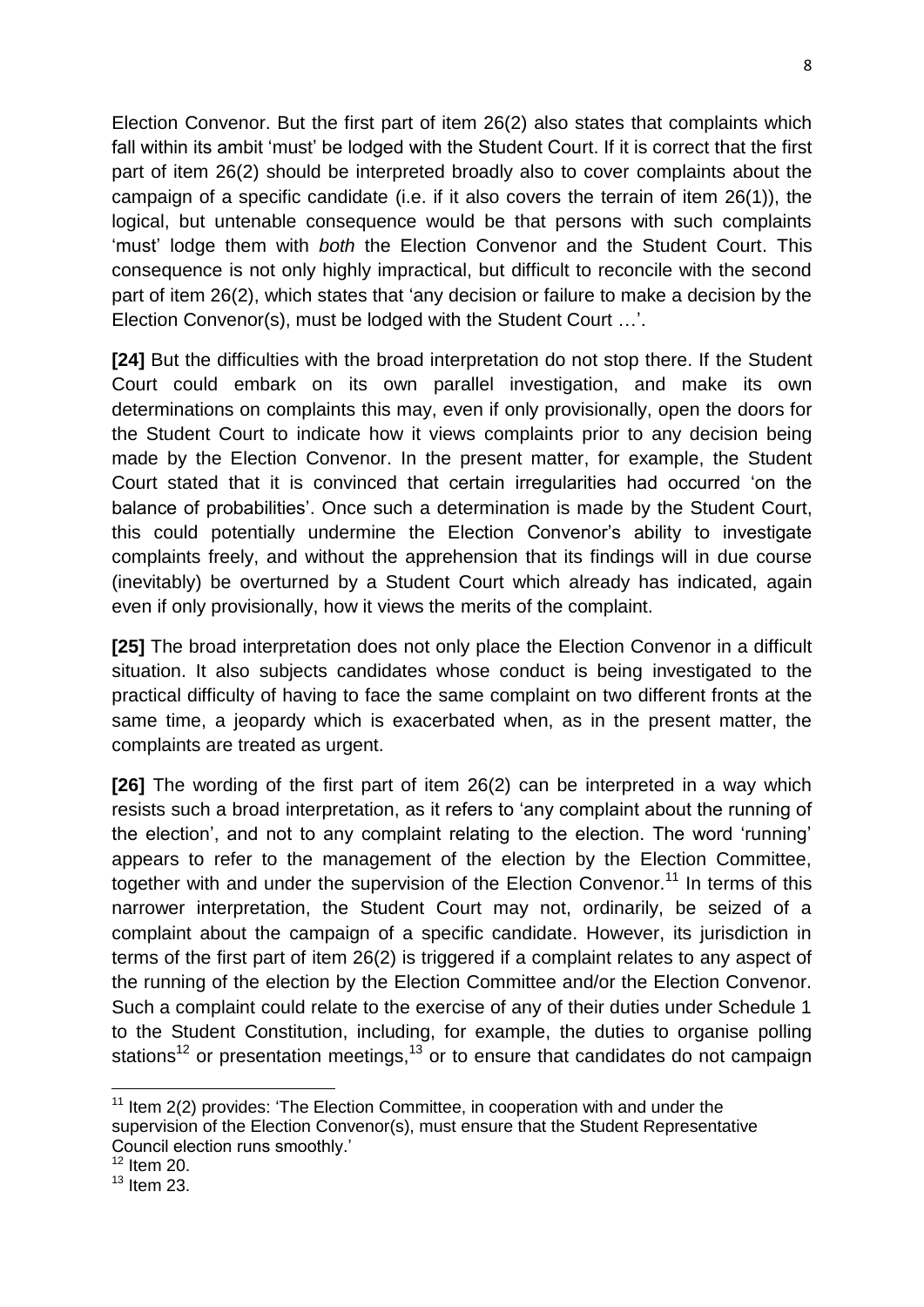in a way that violates any applicable law, the Student Constitution or the rules laid down by the Election Convenor.<sup>14</sup>

## **Exceptional circumstances justifying not exhausting internal remedies**

**[27]** In the light of these considerations item 26 has to be interpreted to mean that a party who wishes to complain about the campaign of a specific candidate must first lodge a complaint with the Election Convenor, and that once this decision has been made, or the Election Convenor failed to make a decision, such a party may in turn lodge a complaint against such a decision or failure with the Student Court.

**[28]** However, in his Heads of Argument, Mr Du Toit raised a further interesting argument, which, if successful would warrant the conclusion that the Student Court may decide a complaint, even if the internal remedy of approaching the Election Convenor has not been exhausted. Mr Du Toit pointed to a principle of administrative law that in exceptional circumstances parties may be excused from exhausting internal remedies.<sup>15</sup> In this regard he referred<sup>16</sup> to *Nicol v Registrar of Pension Funds*<sup>17</sup> in support of the proposition that the standard for departure from the internal remedy is that there should have been exceptional circumstances which are 'such as to require the immediate intervention of the courts rather than to resort to the applicable internal remedy.'<sup>18</sup> The Constitutional Court has also confirmed in *Koyabe v Minister of Home Affairs*<sup>19</sup> that internal remedies need not be exhausted when, for example, it would be ineffective or futile to pursue, or when an internal tribunal developed a rigid policy.

**[29]** In this regard Mr du Toit, apart from indicating in argument a general dissatisfaction with the way in which past complaints were dealt with by the Election Convenor, expressed a concern that the Election Convenor would not be able to act sufficiently swiftly to deal with the complaint prior to voting commencing, whereas the Student Court would be able to provide urgent relief, such as order a postponement of the election process. In his answering affidavit, Mr du Toit also pointed out that the 'primary motivation' for approaching the Student Court prior to the finalisation of the complaint was the apprehension that the matter would have to be finalised before the initiation of voting, 'or at least that such finalisation would be preferable and in the interest of justice  $\ldots$ <sup>20</sup>

**[30]** It is not apparent, though that the internal remedy of approaching the Election Convenor was so lacking or insufficient that the immediate intervention of the Student Court was called for. In his report, the Election Convenor maintained that he

1

 $14$  Item 22(1).

<sup>&</sup>lt;sup>15</sup> See para [74] of Respondents' Heads of Argument.

<sup>&</sup>lt;sup>16</sup> See para [75] of Respondents' Heads of Argument.

<sup>17</sup> 2008 (1) SA 383 (SCA).

<sup>&</sup>lt;sup>18</sup> Para [16] (per Van Heerden JA).

<sup>19</sup> 2010 (4) SA 327 (CC) para [39].

 $20$  See para 32(e).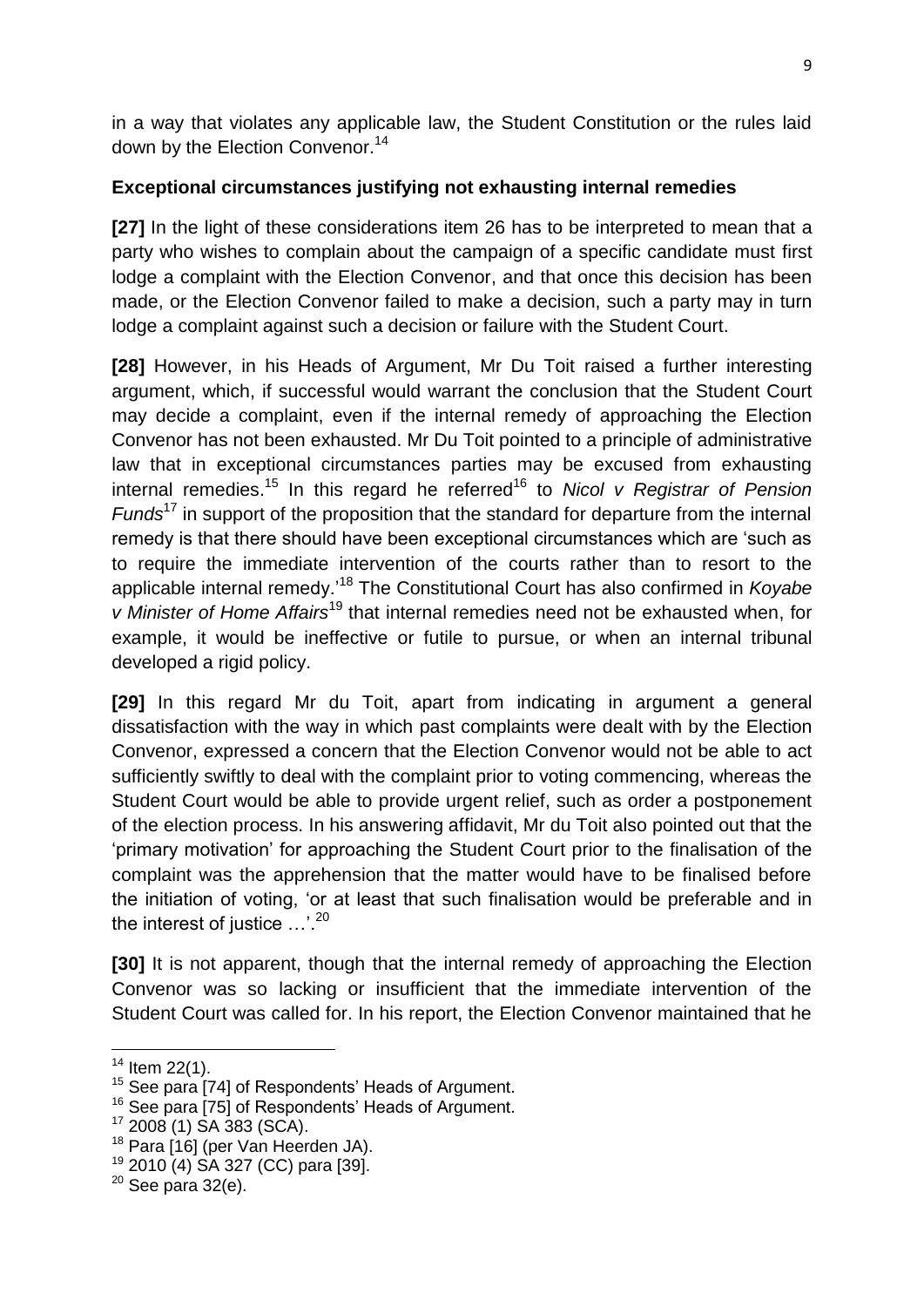had the powers to delay commencement of the elections, pending the finalisation of the investigation into the complaint received from Mr du Toit on 1 August 2016.<sup>21</sup> It is not essential for purposes of this appeal to determine whether the Election Convenor does indeed enjoy such powers, but there can be no doubt that, under Schedule I item 22(3), he is at least empowered to declare a candidate's candidature invalid in the case of a misdemeanour, or where conduct is seriously detrimental to another candidate. This drastic form of relief could potentially have been provided in response to the complainants' allegations of transgressions of the election rules, irrespective of whether voting had started. It was not essential for voting to be postponed to provide the complainants with the very remedy they sought, namely the disqualification or removal of the candidates from the election.

**[31]** In this regard it is also not without significance that the founding papers do not contain any express request that the Student Court *had to* make an order postponing voting pending such a finalisation of the complaint. The relief expressly requested was disqualification of the candidates.

**[32]** Ultimately, it is therefore not apparent that sufficient grounds existed for an exceptional departure from the principle that internal remedies have to be exhausted. This is also illustrated by the *Nicol* case, which Mr du Toit referred us to.<sup>22</sup> Here the reason why the aggrieved party did not want to resort to an internal remedy was that it believed that the body which was supposed to provide the internal remedy (the FSB Appeal Board) was unable to fulfil its functions. However, the court in *Nicol*  disagreed with this assessment, and hence dismissed this reason for failing to approach this body first. In the present matter there is also no indication that the Election Convenor was unable to deal with the complaint. The mere fact that the voting process was imminent did not deprive the Election Convenor of any of his powers to act against a contravening candidate. And, one may add, there is also no indication that other exceptional grounds referred to in the *Koyabe* decision above exist, such as that it would be futile to pursue a complaint with the Election Convenor, or that he developed a rigid policy. $23$ 

**[33]** There is also a further difficulty with the urgency exception. Even if urgency was present, it is not conclusive. The court in *Koyabe* confirmed that it may be beneficial to require internal remedies to be exhausted where the bodies that have to be approached first are well-situated to investigate and gather information. These investigations could in turn benefit the decision-making of the bodies that may subsequently be approached for relief. $24$  This benefit was in fact recognised in the final judgment of the Student Court, which expressly confirmed the practical desirability of having the Election Convenor first investigate complaints, given his

1

 $21$  Para [6] of the Convenor's Report of 5 August 2016.

<sup>&</sup>lt;sup>22</sup> See para [75] of the Respondents' Heads of Argument.

<sup>23</sup> *Koyabe v Minister of Home Affairs* 2010 (4) SA 327 (CC) para [39].

<sup>24</sup> *Koyabe v Minister of Home Affairs* 2010 (4) SA 327 (CC) para [37].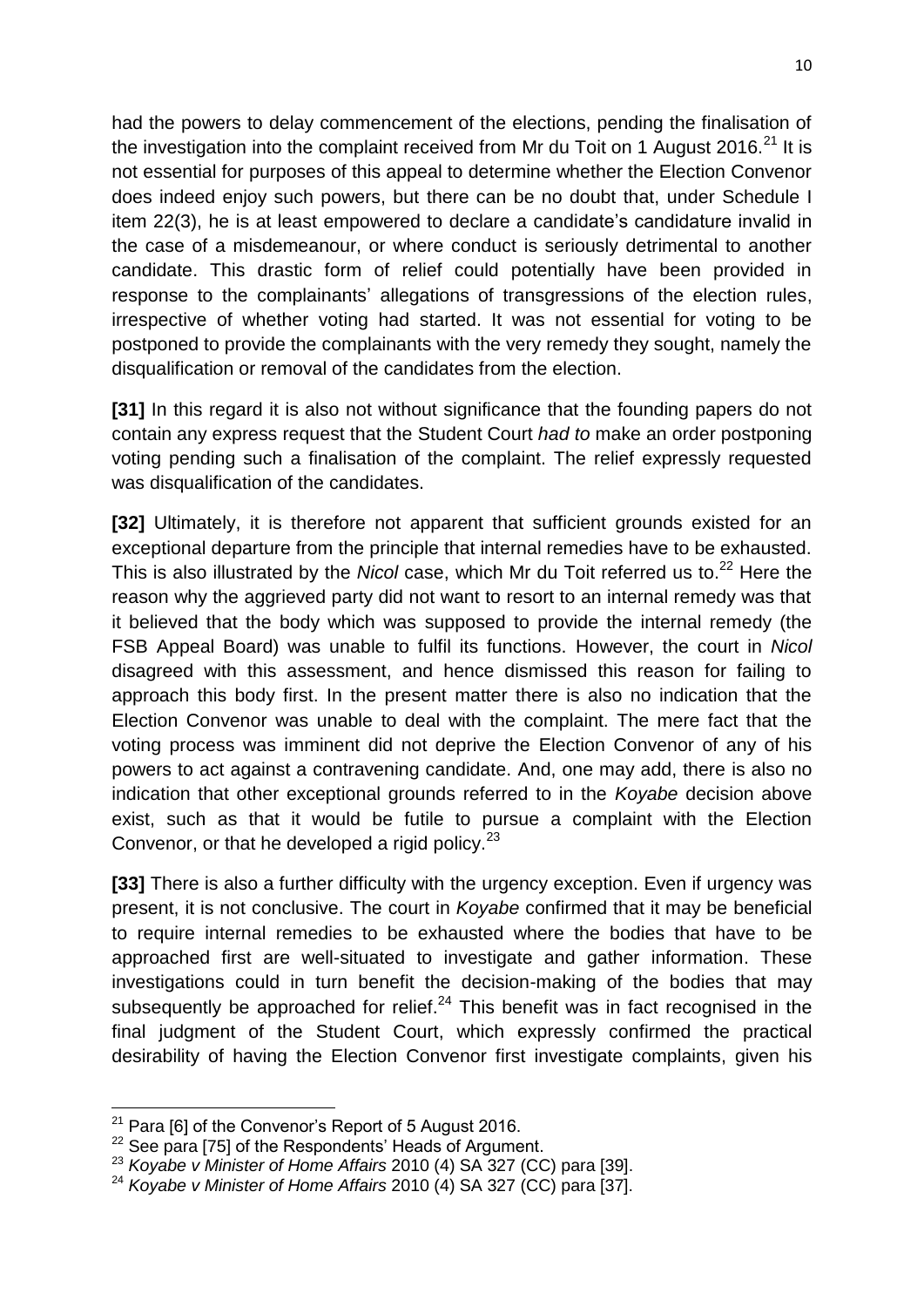greater ability to do so. <sup>25</sup> In this regard the present matter also differs from the *Nicol* case, where a decision was already made by an official (the executive officer of the FSB), and the aggrieved party did not want to resort to the internal remedy of lodging an appeal to an appeal board (the FSB Board of Appeal), preferring instead to approach the courts. In the present matter, no initial decision was made by the Election Convenor, against which an application for an internal appeal or review could have been brought.

## **Procedural fairness**

**[34]** The candidates argued that the Student Court failed to adhere to the principles of natural justice, in that it did not afford them a proper chance to state their case and on two separate occasions made findings in their absence which adversely affected them. Against this, Mr du Toit pointed out that, prior to both hearings, the candidates were invited to make representations but declined to do so. He argued, first, that they were given a sufficient opportunity to appear at the initial hearing, where the Student Court in any event only made a provisional order. Secondly, they were given ample opportunity to prepare their case ahead of the final hearing. In his view, this opportunity was enough on its own to satisfy the requirements of natural justice.

**[35]** The case for the candidates appears to rest on two arguments. The first is that it is sometimes not enough to afford a person a hearing before a final decision is taken. Sometimes, the rules of natural justice must also be complied with where a preliminary decision is taken which affects the person's rights, or lays the necessary foundation for a final decision which may have adverse results.<sup>26</sup> It was arqued that the first hearing had grave consequences for the candidates, as it resulted in the suspension of their candidatures, and that they were not given enough time to prepare for the hearing, which was held on the same day that they were notified of the charges.

**[36]** The second argument is that the fairness of the entire process was tainted by the procedural irregularities which allegedly occurred at the time of the first hearing, and which rendered the candidates' participation in any further proceedings meaningless. In this regard, reliance was placed on the fact that procedural rules had not been adopted, and that in the absence of such rules, the Student Court made up its own procedures as it thought fit. It was further argued that the procedures that were adopted in this case were indicative of an improper motive on the part of the Student Court.

**<sup>.</sup>**  $25$  See para [18] of the final Student Court judgment.

<sup>26</sup> In this regard, we were referred to the judgments in *Nortje and Another v Minister of Correctional Services and Others* 2001 (3) SA 472 (SCA) para [19] and *Oosthuizen's Transport (Pty) Ltd and Others v MEC, Road Traffic Matters Mpumalanga and Others* 2008 (2) SA 570 (T) paras [24] and [25].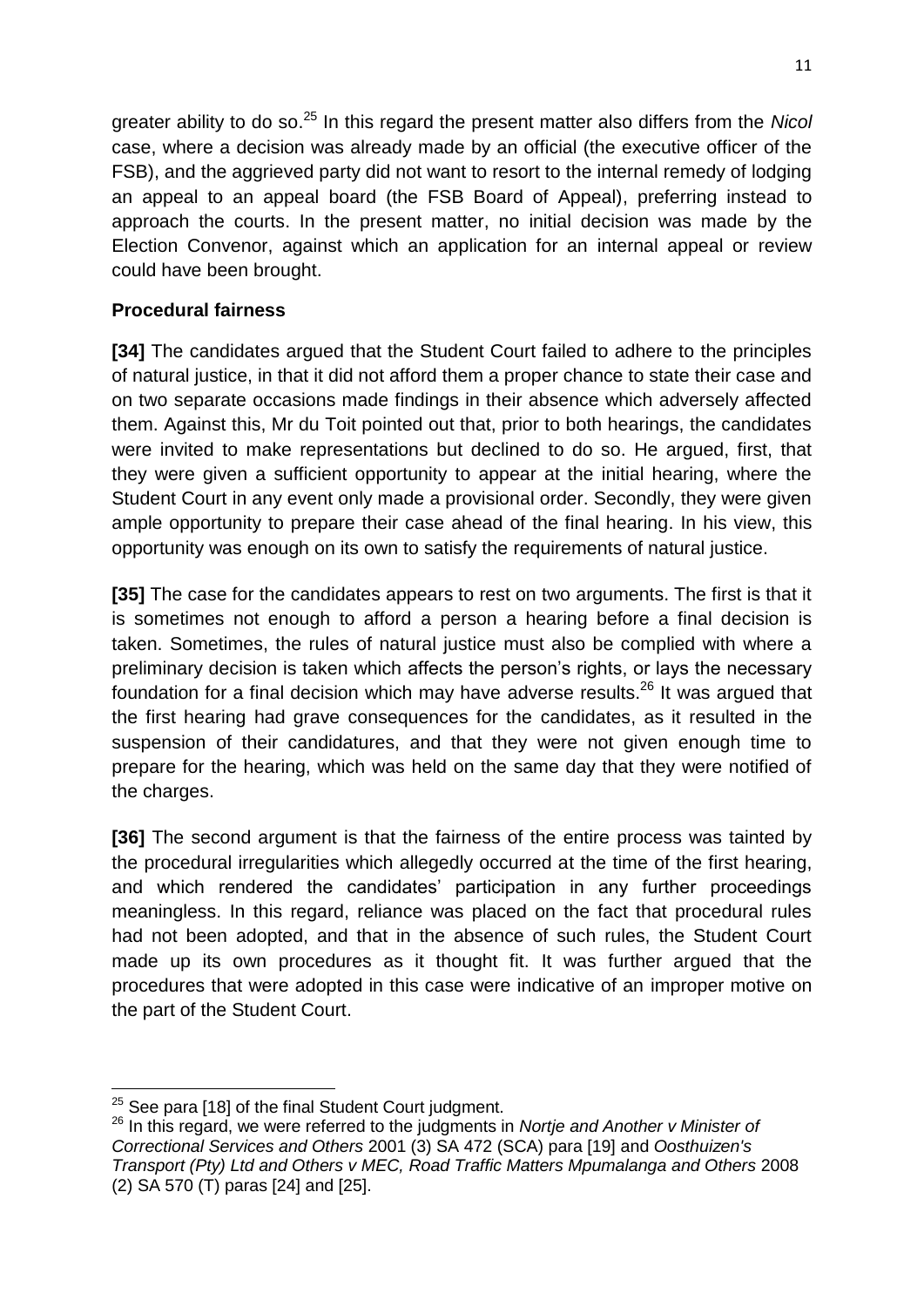**[37]** In view of our finding above that the Student Court should have awaited the Election Convenor's report, and should not have assumed jurisdiction to hear the complaint in terms of item 26(2), it is not necessary for us to decide whether the rules of natural justice have been complied with. It is nevertheless important to respond to the allegations that the Student Court had improper motives or manipulated its procedures in order to reach a certain political outcome. In our view, these allegations are unfounded. The candidates were given an opportunity to present their case during both hearings, and the fact that they declined to do so is not indicative of a lack of impartiality on the part of the Student Court. Although there may be certain concerns about the short notice that was given prior to the initial hearing of 1 August, this is understandable in view of the perceived urgency of the matter, as the elections were scheduled to start on the next day. Moreover, the Student Court postponed its final hearing from 12 August to 16 August to secure the candidates' participation. We have no reason to believe that this was done for any other reason than a genuine concern to afford the candidates a fair chance to present their case before a final decision was reached.

#### **The decision to disqualify the candidates**

**[38]** The candidates argued that the Student Court exceeded its powers, first by suspending their candidature in its interim order of 1 August, and then, in its final order, by disqualifying them from further participation in the 2016/2017 Student Representative Council elections. In the view of the candidates, the Student Court does not have such powers, as it is only the Election Convenor who is given the authority to declare any candidature invalid.

**[39]** It is clear from item 26(3)(d) that the Student Court has far-reaching remedial powers relating to elections. The Court may 'grant any remedy that is fair and equitable in the circumstances and will ensure the freeness and fairness of the election'. Such remedies may include, but are not limited to: '(i) setting aside a decision by the Election Convenor(s); (ii) the invalidation of the results with regard to a specific candidate(s); (iii) the invalidation or allowance of ballots; or (iv) the invalidation of the election as a whole.' Given the breadth of its remedial powers, it is likely that the Student Court may also declare the candidature of a candidate invalid. However, in view of our finding above concerning the relationship between items 26(1) and (2), the Court can exercise that power only after the Election Convenor has had the opportunity to consider the matter.

#### **The decision to declare the election void**

**[40]** The candidates argued that the Student Court has no authority to suspend voting or to declare that an election must commence *de novo*. However, item 26(3)(d)(iv) expressly provides that the Student Court may invalidate an election in its entirety ('as a whole'). Moreover, given the Court's wide remedial powers, it also seems likely that the Court has the power to suspend voting temporarily. However, in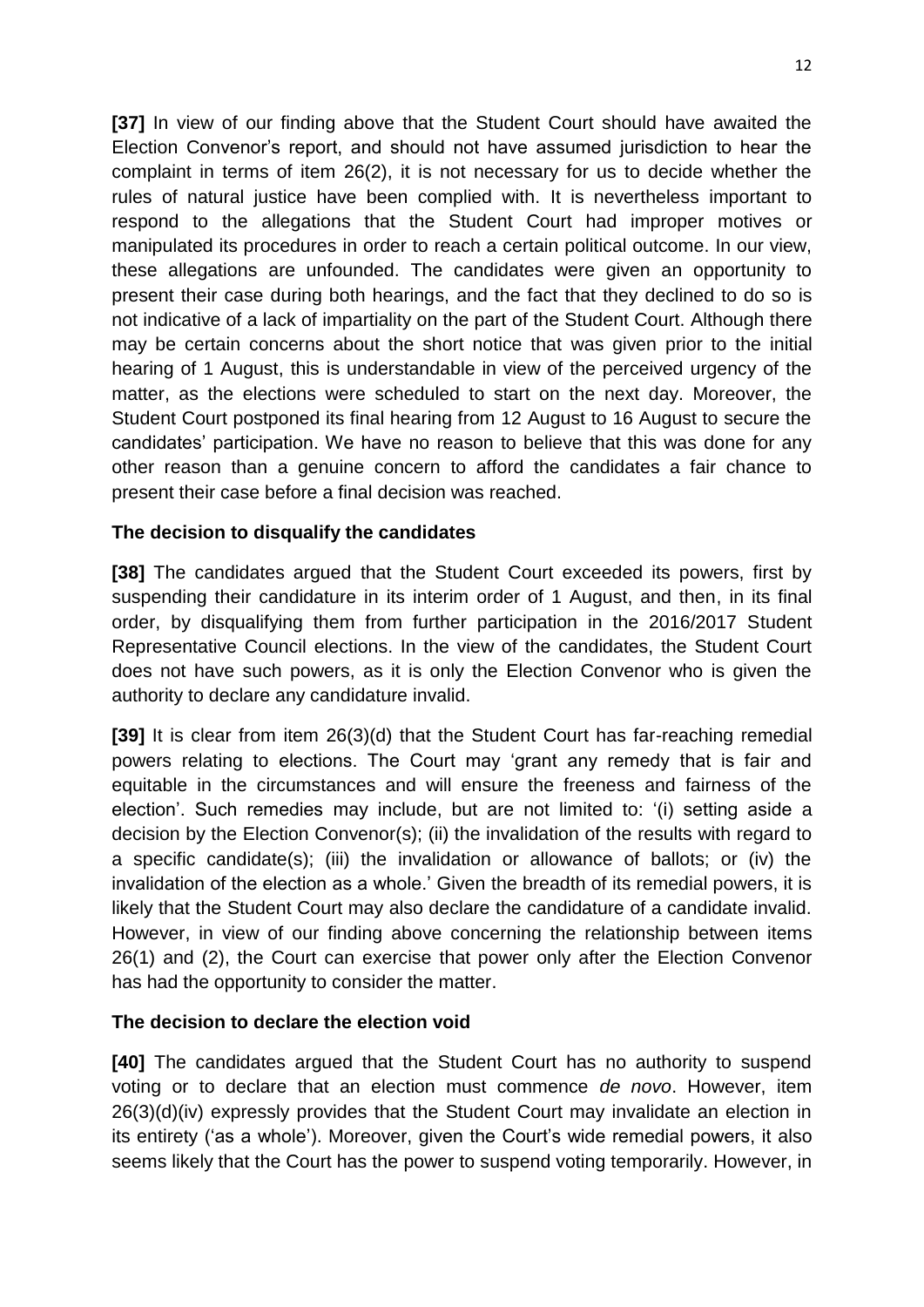view of our finding that the Court should have awaited the Election Convenor's report, the decision that the election must start *de novo* or afresh must be set aside together with the rest of the Court's order.

## **Relief**

**[41]** We have indicated above that the Student Court should not have assumed jurisdiction to hear the complaint in terms of item 26(2) prior to a decision by the Election Convenor. However, the problem remains that potentially legitimate complaints about transgressions of election rules still have not been investigated by the body that constitutionally bears this duty, namely the Election Convenor. That the Convenor was unwilling to continue with the investigation in the light of the Student Court's first judgment, which indicated that the latter assumed concurrent jurisdiction, is understandable, but at the same time regrettable. This situation has to be set right. Requiring the Election Convenor to consider the complaints that have been lodged with him will enable both sides to be heard. The Election Convenor can also now investigate in the knowledge that the orders of the Student Court no longer stand, and decide on appropriate relief. It is further necessary that the Election Convenor provides a sufficiently detailed report justifying his decision. If there is dissatisfaction with his decision, the Student Court can still be approached under the second part of item 26(2). Without its previous rulings in place, and with a report from the Election Convenor, the Student Court in turn can properly apply its mind to considering these complaints.

**[42]** In the previous paragraph, reference was made to complaints which the complainants already lodged with the Election Convenor (i.e. on 1 August 2016). However, as stated earlier, the complainants also lodged a number of subsequent complaints with the Student Court and not, as far as we are aware, with the Election Convenor. These complaints are referred to in paragraphs [53] to [63] of the final Student Court judgment. It has been held above that the complainants were not entitled to lodge complaints with the Student Court, and first had to approach the Election Convenor. However, the complainants have been under the *bona fide* but incorrect impression, created by the first Student Court judgment, that they could lodge further complaints directly with the Student Court. In the circumstances, the complainants should be provided the opportunity to lodge these complaints with the Election Convenor, if they so desire. However, as far as the complaints of continued campaigning are concerned, it must be borne in mind that, due to the Student Court's lack of jurisdiction or authority to hear complaints in terms of item 26(2), it could not validly have made the initial order to postpone the election, or the final order that it must start *de novo.*

#### **Order of non-interference**

**[43]** As stated earlier, the candidates have also requested the Appeal Court to make an order that the Student Court should not interfere with the 2016/2017 Student